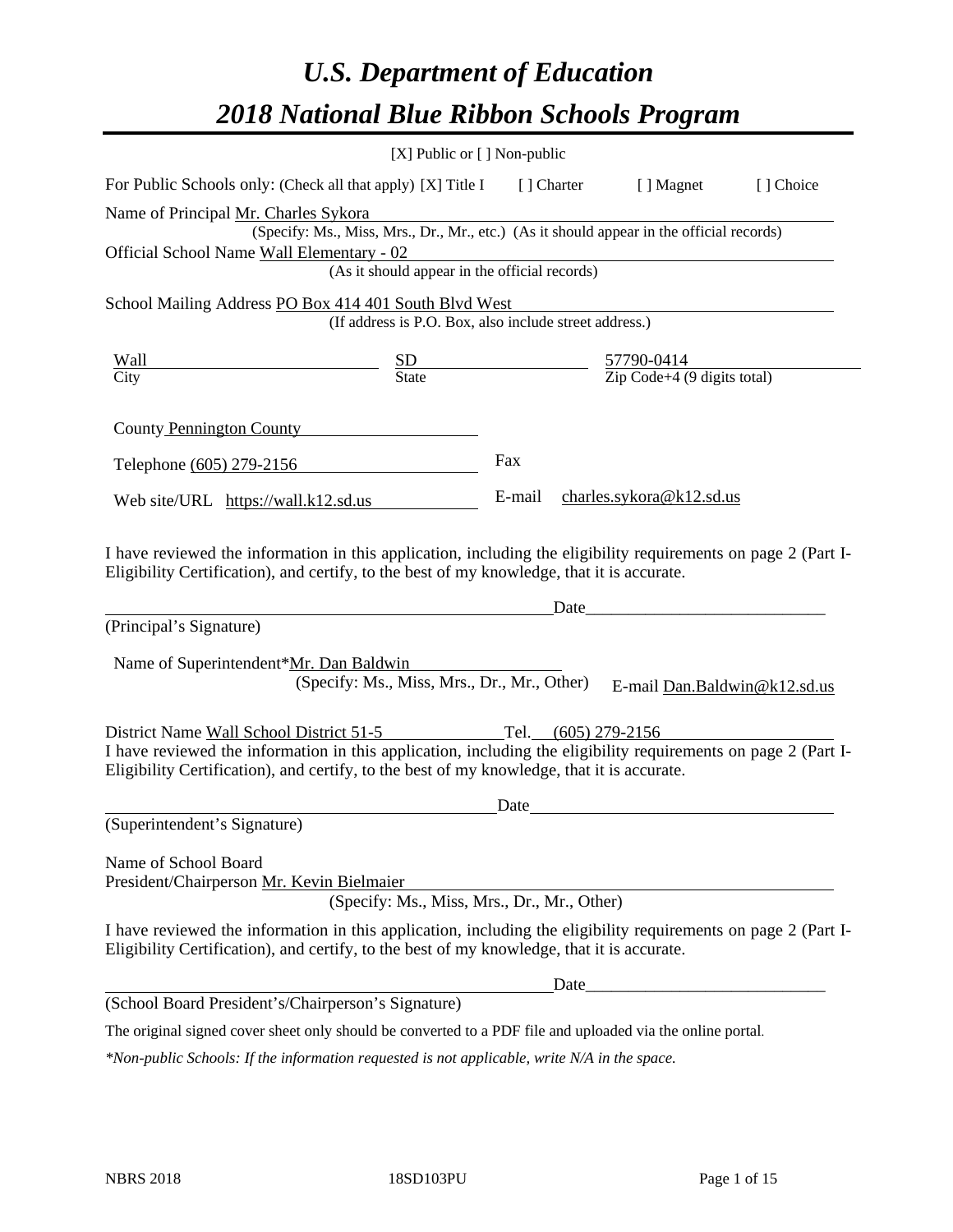The signatures on the first page of this application (cover page) certify that each of the statements below, concerning the school's eligibility and compliance with U.S. Department of Education and National Blue Ribbon Schools requirements, are true and correct.

- 1. The school configuration includes one or more of grades K-12. (Schools on the same campus with one principal, even a K-12 school, must apply as an entire school.)
- 2. All nominated public schools must meet the state's performance targets in reading (or English language arts) and mathematics and other academic indicators (i.e., attendance rate and graduation rate), for the all students group and all subgroups, including having participation rates of at least 95 percent using the most recent accountability results available for nomination.
- 3. To meet final eligibility, all nominated public schools must be certified by states prior to September 2018 in order to meet all eligibility requirements. Any status appeals must be resolved at least two weeks before the awards ceremony for the school to receive the award.
- 4. If the school includes grades 7 or higher, the school must have foreign language as a part of its curriculum.
- 5. The school has been in existence for five full years, that is, from at least September 2012 and each tested grade must have been part of the school for the past three years.
- 6. The nominated school has not received the National Blue Ribbon Schools award in the past five years: 2013, 2014, 2015, 2016, or 2017.
- 7. The nominated school has no history of testing irregularities, nor have charges of irregularities been brought against the school at the time of nomination. The U.S. Department of Education reserves the right to disqualify a school's application and/or rescind a school's award if irregularities are later discovered and proven by the state.
- 8. The nominated school has not been identified by the state as "persistently dangerous" within the last two years.
- 9. The nominated school or district is not refusing Office of Civil Rights (OCR) access to information necessary to investigate a civil rights complaint or to conduct a district-wide compliance review.
- 10. The OCR has not issued a violation letter of findings to the school district concluding that the nominated school or the district as a whole has violated one or more of the civil rights statutes. A violation letter of findings will not be considered outstanding if OCR has accepted a corrective action plan from the district to remedy the violation.
- 11. The U.S. Department of Justice does not have a pending suit alleging that the nominated school or the school district as a whole has violated one or more of the civil rights statutes or the Constitution's equal protection clause.
- 12. There are no findings of violations of the Individuals with Disabilities Education Act in a U.S. Department of Education monitoring report that apply to the school or school district in question; or if there are such findings, the state or district has corrected, or agreed to correct, the findings.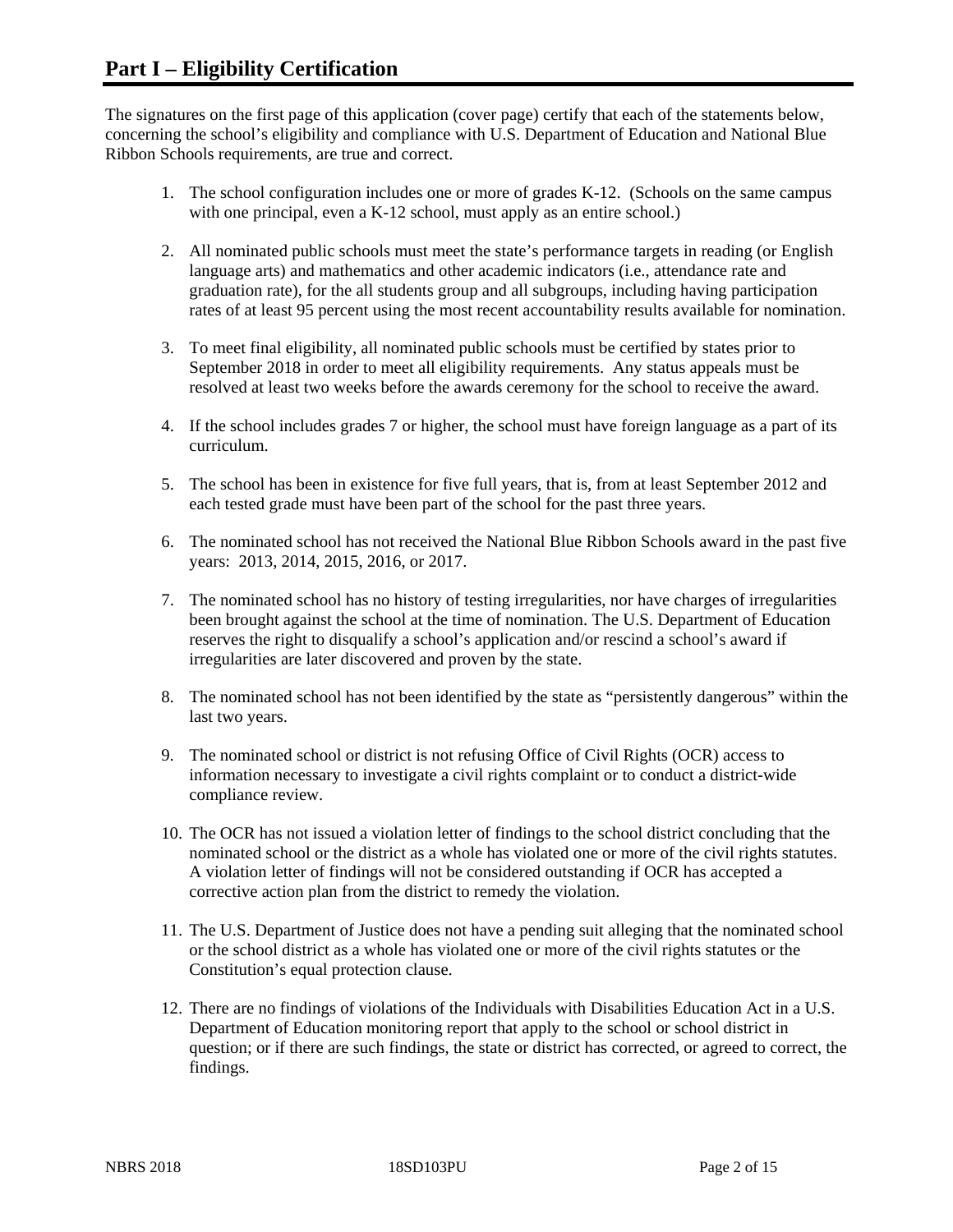# **PART II - DEMOGRAPHIC DATA**

#### **Data should be provided for the most recent school year (2017-2018) unless otherwise stated.**

#### **DISTRICT**

1. Number of schools in the district  $\frac{2}{2}$  Elementary schools (includes K-8) (per district designation): 1 Middle/Junior high schools 1 High schools 0 K-12 schools

4 TOTAL

**SCHOOL** (To be completed by all schools)

2. Category that best describes the area where the school is located:

[] Urban or large central city

[ ] Suburban

[X] Rural or small city/town

3. Number of students as of October 1, 2017 enrolled at each grade level or its equivalent in applying school:

| Grade                           | # of         | # of Females | <b>Grade Total</b> |
|---------------------------------|--------------|--------------|--------------------|
|                                 | <b>Males</b> |              |                    |
| <b>PreK</b>                     | 0            | $\theta$     | 0                  |
| $\mathbf K$                     | 9            | 15           | 24                 |
| $\mathbf{1}$                    | 3            | 13           | 16                 |
| 2                               | 9            | 9            | 18                 |
| 3                               | 14           | 10           | 24                 |
| 4                               | 12           | 8            | 20                 |
| 5                               | 9            | 10           | 19                 |
| 6                               | 0            | 0            | 0                  |
| 7                               | 0            | 0            | 0                  |
| 8                               | 0            | 0            | 0                  |
| 9                               | 0            | 0            | 0                  |
| 10                              | 0            | 0            | 0                  |
| 11                              | 0            | 0            | 0                  |
| 12 or higher                    | 0            | $\theta$     | 0                  |
| <b>Total</b><br><b>Students</b> | 56           | 65           | 121                |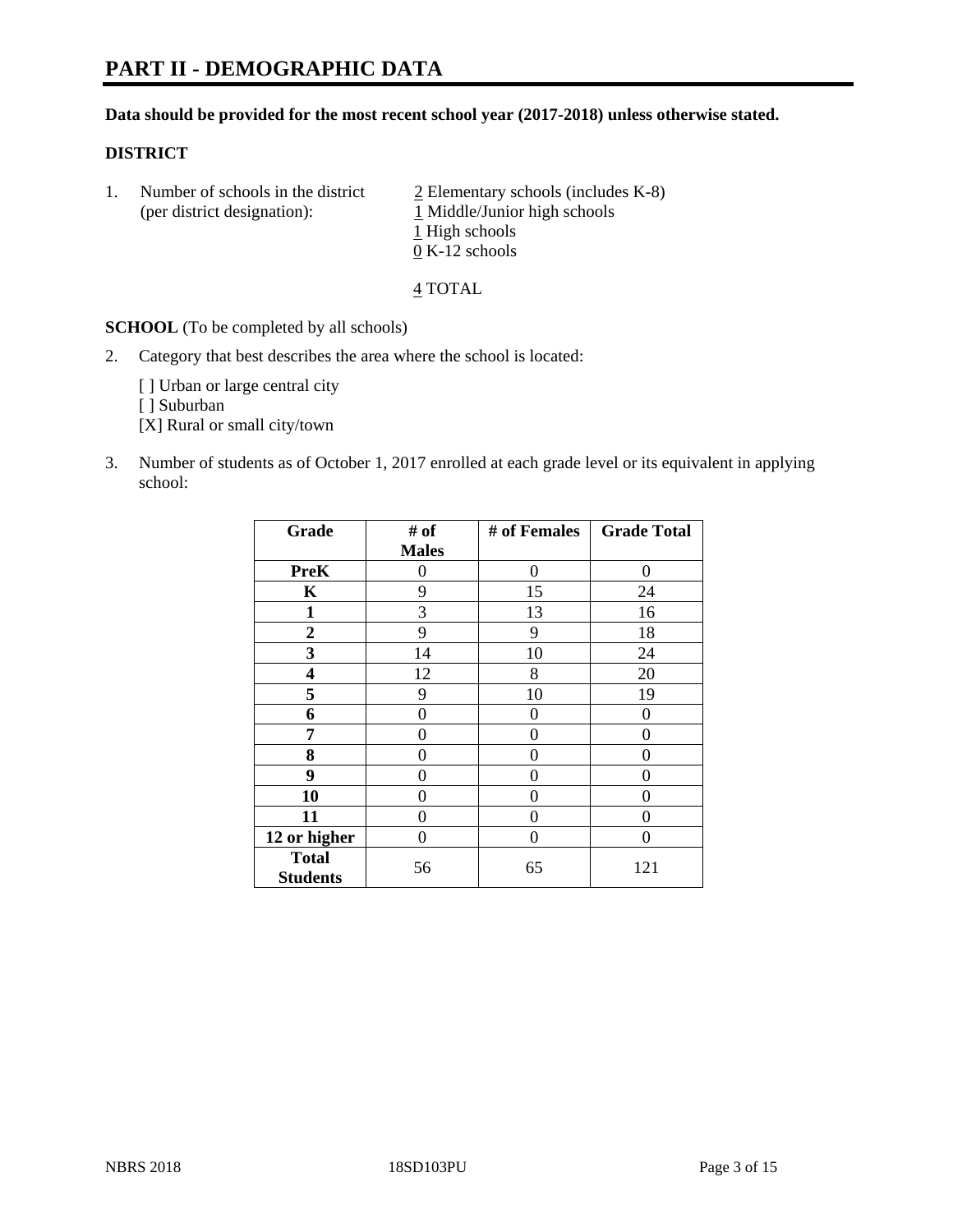the school: 1 % Asian

4. Racial/ethnic composition of  $17%$  American Indian or Alaska Native 2 % Black or African American 1 % Hispanic or Latino 0 % Native Hawaiian or Other Pacific Islander 77 % White 2 % Two or more races **100 % Total**

(Only these seven standard categories should be used to report the racial/ethnic composition of your school. The Final Guidance on Maintaining, Collecting, and Reporting Racial and Ethnic Data to the U.S. Department of Education published in the October 19, 2007 *Federal Register* provides definitions for each of the seven categories.)

5. Student turnover, or mobility rate, during the 2016 – 2017 school year: 8%

If the mobility rate is above 15%, please explain.

This rate should be calculated using the grid below. The answer to (6) is the mobility rate.

| <b>Steps For Determining Mobility Rate</b>         | Answer |
|----------------------------------------------------|--------|
| $(1)$ Number of students who transferred to        |        |
| the school after October 1, 2016 until the         | 3      |
| end of the 2016-2017 school year                   |        |
| (2) Number of students who transferred             |        |
| <i>from</i> the school after October 1, 2016 until | 6      |
| the end of the 2016-2017 school year               |        |
| (3) Total of all transferred students [sum of      |        |
| rows $(1)$ and $(2)$ ]                             | 9      |
| (4) Total number of students in the school as      |        |
| of October 1, 2016                                 | 116    |
| $(5)$ Total transferred students in row $(3)$      |        |
| divided by total students in row (4)               | 0.08   |
| $(6)$ Amount in row $(5)$ multiplied by 100        | 8      |

6. English Language Learners (ELL) in the school:  $0\%$ 

0 Total number ELL

Specify each non-English language represented in the school (separate languages by commas):

7. Students eligible for free/reduced-priced meals:  $\frac{35\%}{42}$ Total number students who qualify: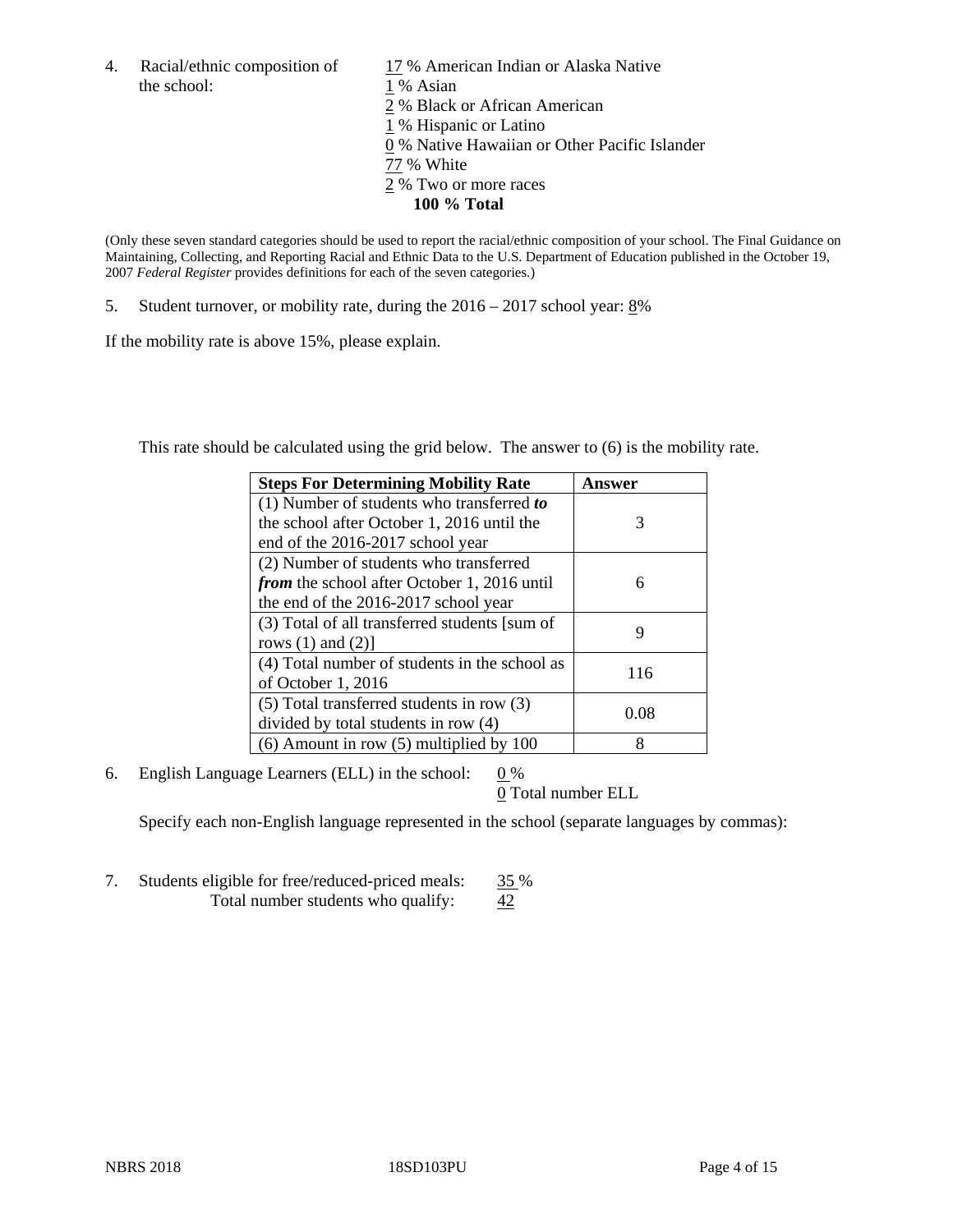7 Total number of students served

Indicate below the number of students with disabilities according to conditions designated in the Individuals with Disabilities Education Act. Do not add additional conditions. It is possible that students may be classified in more than one condition.

| 1 Autism                  | $\underline{0}$ Multiple Disabilities   |
|---------------------------|-----------------------------------------|
| 0 Deafness                | 0 Orthopedic Impairment                 |
| 0 Deaf-Blindness          | 1 Other Health Impaired                 |
| 0 Developmentally Delayed | 4 Specific Learning Disability          |
| 1 Emotional Disturbance   | 3 Speech or Language Impairment         |
| 0 Hearing Impairment      | 0 Traumatic Brain Injury                |
| 0 Intellectual Disability | 0 Visual Impairment Including Blindness |

- 9. Number of years the principal has been in her/his position at this school: 17
- 10. Use Full-Time Equivalents (FTEs), rounded to nearest whole numeral, to indicate the number of school staff in each of the categories below:

|                                                                                                                                                                                                                                | <b>Number of Staff</b>      |
|--------------------------------------------------------------------------------------------------------------------------------------------------------------------------------------------------------------------------------|-----------------------------|
| Administrators                                                                                                                                                                                                                 |                             |
| Classroom teachers including those<br>teaching high school specialty<br>subjects, e.g., third grade teacher,<br>history teacher, algebra teacher.                                                                              | 6                           |
| Resource teachers/specialists/coaches<br>e.g., reading specialist, science coach,<br>special education teacher, technology<br>specialist, art teacher, etc.                                                                    |                             |
| Paraprofessionals under the<br>supervision of a professional<br>supporting single, group, or classroom<br>students.                                                                                                            | $\mathcal{D}_{\mathcal{A}}$ |
| Student support personnel<br>e.g., guidance counselors, behavior<br>interventionists, mental/physical<br>health service providers,<br>psychologists, family engagement<br>liaisons, career/college attainment<br>coaches, etc. |                             |

11. Average student-classroom teacher ratio, that is, the number of students in the school divided by the FTE of classroom teachers, e.g.,  $22:1$  20:1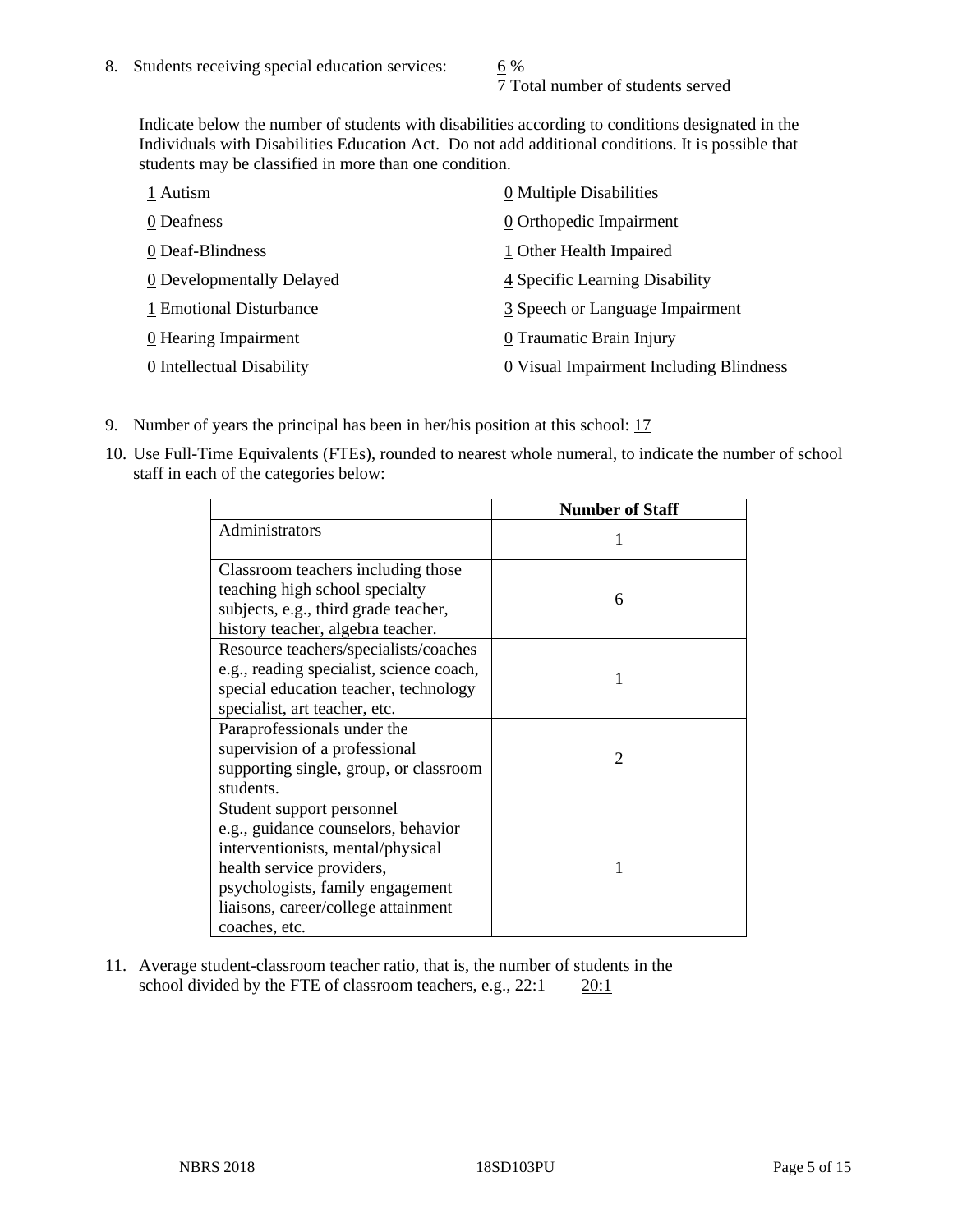12. Show daily student attendance rates. Only high schools need to supply yearly graduation rates.

| <b>Required Information</b> | 2016-2017 | 2015-2016 | 2014-2015 | 2013-2014 | 2012-2013 |
|-----------------------------|-----------|-----------|-----------|-----------|-----------|
| Daily student attendance    | 96%       | 97%       | 96%       | 96%       | 96%       |
| High school graduation rate | 0%        | 0%        | 0%        | 0%        | 0%        |

#### 13. **For high schools only, that is, schools ending in grade 12 or higher.**

Show percentages to indicate the post-secondary status of students who graduated in Spring 2017.

| <b>Post-Secondary Status</b>                  |    |
|-----------------------------------------------|----|
| Graduating class size                         |    |
| Enrolled in a 4-year college or university    | 0% |
| Enrolled in a community college               | 0% |
| Enrolled in career/technical training program | 0% |
| Found employment                              | 0% |
| Joined the military or other public service   | 0% |
| . Other                                       |    |

14. Indicate whether your school has previously received a National Blue Ribbon Schools award. Yes X No

If yes, select the year in which your school received the award. 2012

15. In a couple of sentences, provide the school's mission or vision statement.

Empower all students to fully develop their potential to succeed in an ever-changing world.

16. **For public schools only**, if the school is a magnet, charter, or choice school, explain how students are chosen to attend.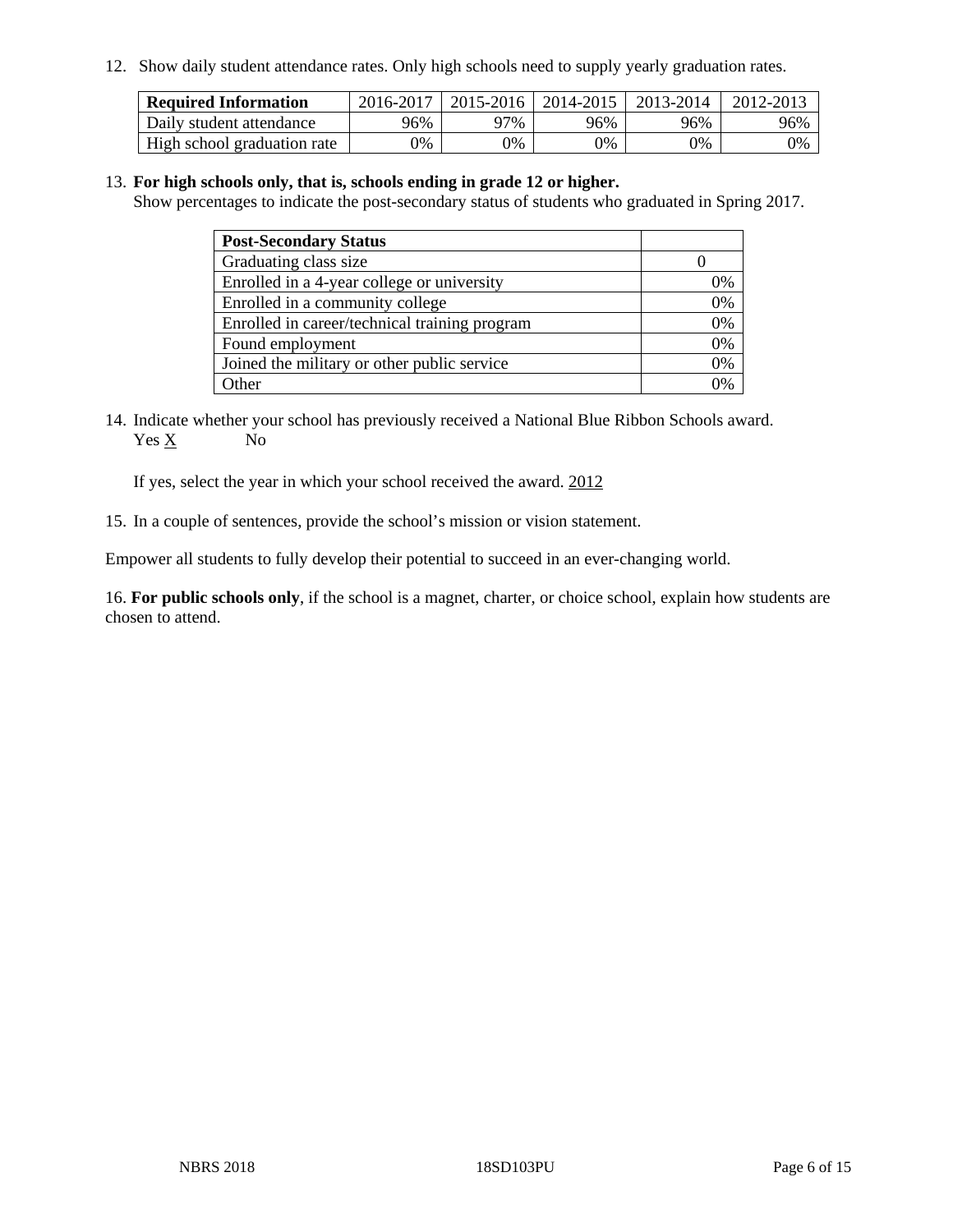# **PART III – SUMMARY**

Wall Elementary School is located in the community of Wall, South Dakota. Wall Elementary School serves 121 students in grades K-5. Of the 121 students 77% are White, 17% are Native American, 2% are Black/African American, 2% are considered two or more races, 1% is Hispanic/Latino, and 1% is Asian. The poverty rate is currently 34.7%. Wall is located in western South Dakota and is approximately 50 miles east of Rapid City, the nearest "large city" (population greater than 60,000). Wall's approximate population is 820 people. Ranching and tourism provide most of the employment in the community. By most standards, Wall is considered a rural community.

The Mission of Wall School District 51-5 is to empower all students to fully develop their potential to succeed in an ever-changing world. Beginning with the No Child Left Behind Act, and now with the Every Student Succeeds Act, Wall Elementary staff seeks to serve their students so all students achieve at Advanced or Proficient levels on challenging state academic standards each spring. Wall Elementary believes that 100% of the children meeting the academic standards means 100%, and does everything possible to help all students meet and/or exceed that target.

Wall Elementary School's success comes from many factors. First, the students in Wall are blessed to have parents/guardians and a community who support their school and their children. Additionally, the district employs teachers, paraprofessionals, office staff, kitchen staff, custodial staff, administration and school board who care for all students and work tirelessly to meet the needs of all. Excellent guidance and staff development come from the South Dakota Department of Education, Title I and Special Education staff in Pierre, Rapid City TIE (Technology and Innovation in Education), as well as through "in-house" staff development involving peer coaching and co-teaching activities.

Wall Elementary puts an intense focus on reading and math instruction. Since 2008, Wall's strong emphasis on reading instruction centers on scientifically based reading research. During reading instruction, the lessons focus on phonemic awareness, phonics, fluency, comprehension, and vocabulary. This approach has worked for us as each year there are a large number of students who achieve at the proficient and advanced levels on the Smarter Balanced Assessments.

To meet the needs of all students, several things can happen within the school day. First and most importantly, staff members frequently cover each other's duties so they can assist students or schedule and/or meet with parents/guardians. Staff regularly exchanges ideas as they pass in the hall or head to their vehicles each afternoon. Staff keeps an effective line of communication open with the school's principal and superintendent. Additionally, Wall Elementary staff conducts regular team (or collaborative) meetings to review student achievement in reading and math. During these meetings, all staff (Title I, SPED, Paraprofessionals, Principal) assigned to work with students in that grade are involved with this process. When applicable, the team develops an intervention plan that focuses on individual student needs. The creative approach to addressing students' needs has been a learning process for everyone, but has resulted in Wall Elementary School being consistently recognized as a Distinguished School by the South Dakota Department of Education and the Elementary School's selection as a 2011 & 2017 National Title I Distinguished School and 2012 National Blue Ribbon School.

As a school originally part of the Dakota Character initiative, Wall Elementary taught and reinforced character traits throughout the school day. Since the completion of the initiative Wall Elementary continues to review character traits ranging from Kindness and Compassion to Trustworthiness, Honesty, and Dependability. In addition to focusing on the above mentioned character traits, the past three years have included a focus on sportsmanship. Sportsmanship activities include reviewing and practicing appropriate behaviors as a winning team as well as part of a losing team. A popular sportsmanship activity involves each class taking turns greeting starting lineups for the Wall Boys or Girls Basketball teams and their opponents prior to the start of varsity contests. The number of behavior incidents continues to decline as staff and students emphasize building a school culture of cooperation and respect.

Technology at Wall Elementary is another strong point. Every elementary classroom has an interactive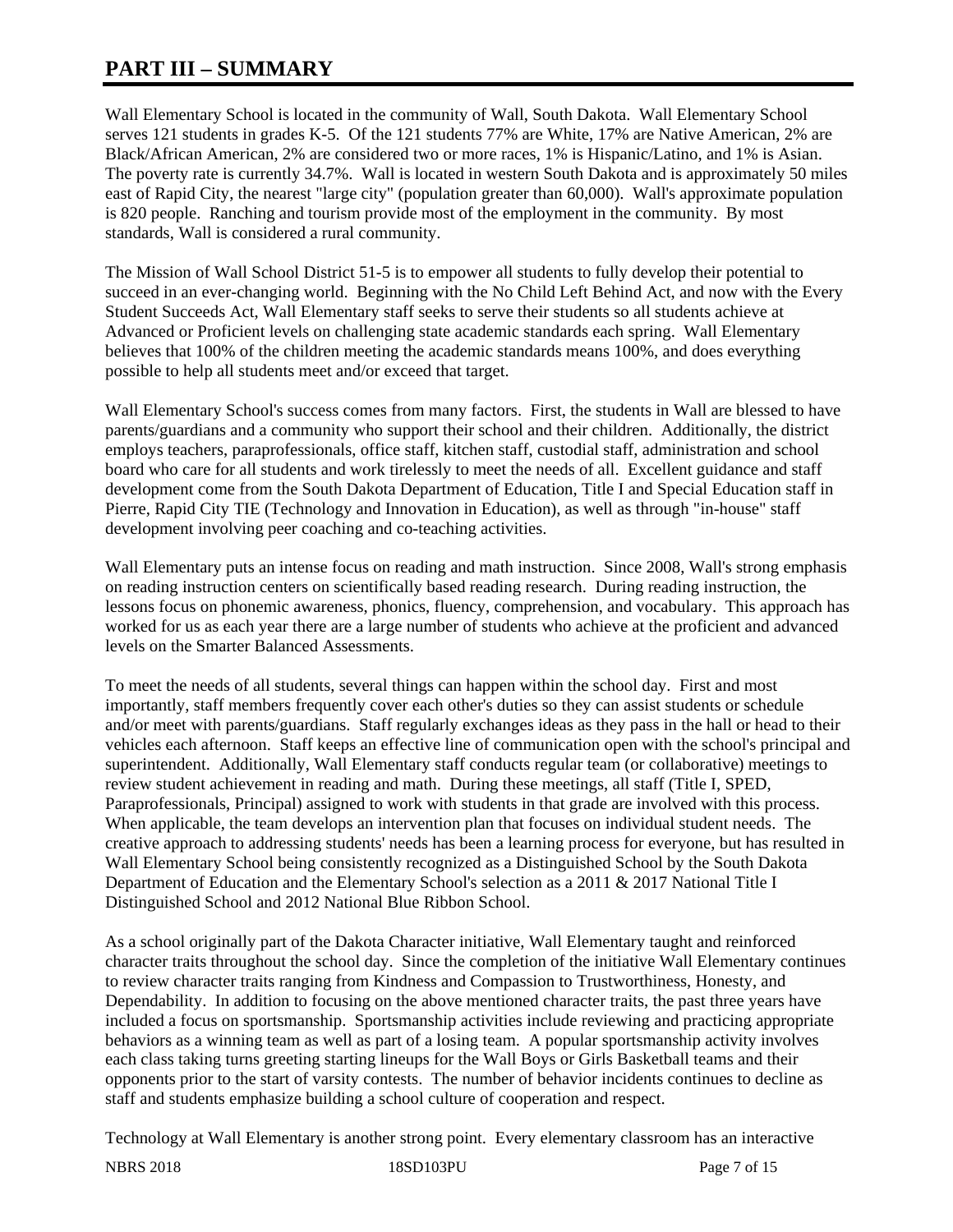white board, every teacher has his/her own laptop computer, and the student to computer ratio (in the Elementary School) is about 1.25 students per computer. Because of the large amount of technology in the district, the staff has taken part in numerous training activities concentrating on using technology to analyze data and integrating technology in the classroom. These experiences have allowed the staff to address literacy in not only reading and mathematics, but also all content areas.

After several years of updating and refining our reading and math instruction, receiving recognition as a National Title I Distinguished School and National Blue Ribbon School validated our efforts. Knowing that these honors are difficult to achieve, Wall Elementary turned its sights on achieving 100% proficient and/or advanced on end of year assessments. It began focusing its efforts on seeking additional ways to differentiate instruction. Wall Elementary has seen individual students moving closer to and into the next highest proficiency level.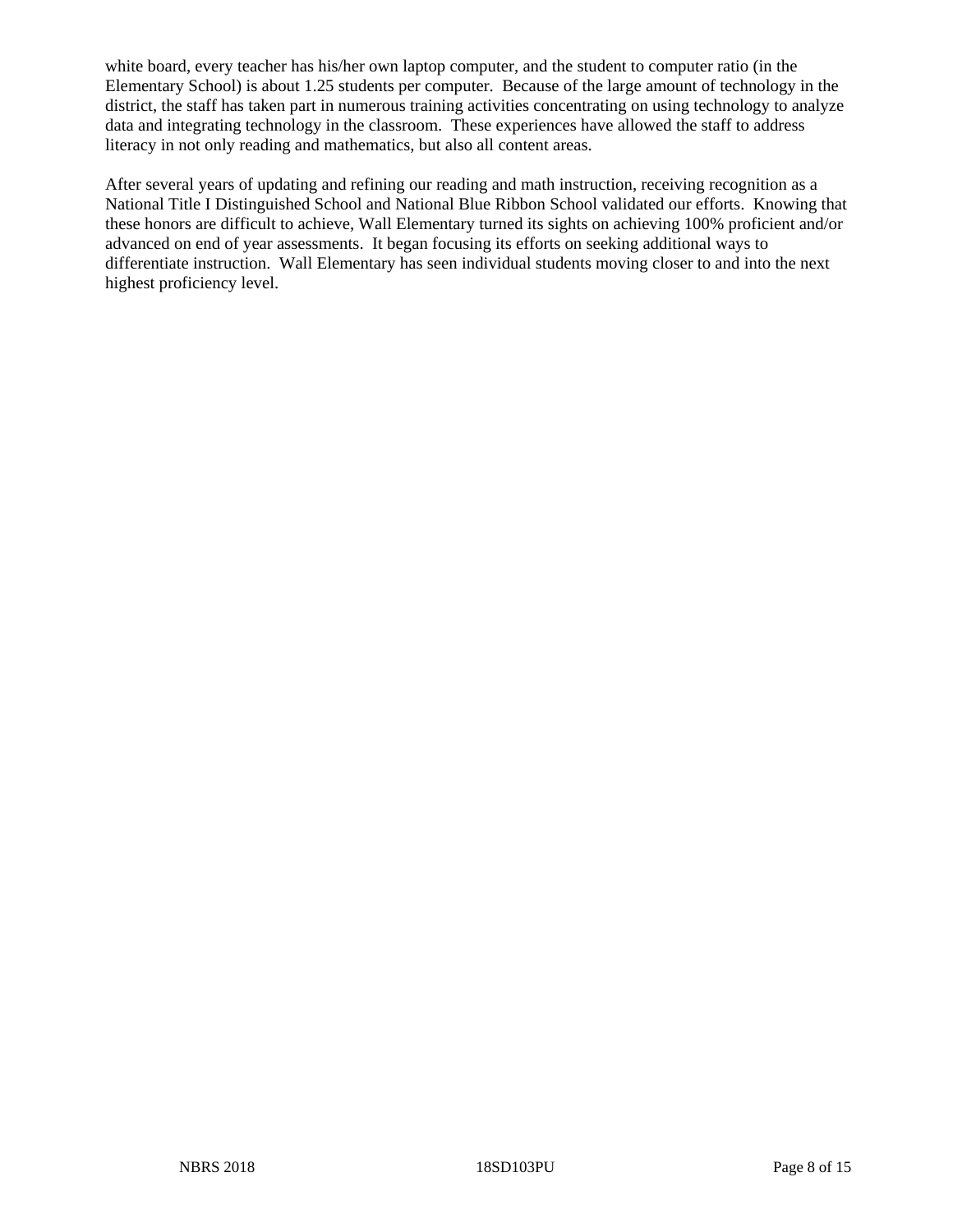## **1. Core Curriculum:**

To ensure that Wall Elementary School students meet the state standards the teachers indicate, on their lesson plans, which of the state content standards they are addressing with each lesson. By identifying the content standards in each lesson, it ensures that the teachers are helping students meet the requirements of the Every Student Succeeds Act. It also allows the teachers to track their instruction for their curriculum maps, and it prepares the students for current and future assessments.

The Language arts curriculum addresses the "Big Five" of reading instruction, spelling, writing, and speaking. The mathematics curriculum centers on the state content standards. Science curriculum is both integrated to reading instruction and entails hands-on activities. Social studies content is also integrated into reading instruction.

Wall Elementary School designates 115 minutes per day for reading and language arts instruction. In reading, the staff addresses the "Big Five" of reading instruction. The "Big Five" of reading instruction includes, Phonemic Awareness, Phonics, Fluency, Comprehension, and Vocabulary. Each of these areas of focus is included within the state content standards. As students get older, they focus less on phonemic awareness and/or phonics. However, if during a team meeting the teachers believe a student needs phonemic awareness and/or phonics interventions, those areas are addressed. Writing, spelling, and speaking are included in the "Big Five" of reading instruction and integrated throughout the curriculum.

Mathematics instruction centers on five strands that include number sense, measurement, algebra, statistics, and geometry. To ensure mastery, the staff employs different methods of instruction. The methods include but are not limited to, cognitively guided instruction, hands-on activities, and several problem-solving activities.

Science standards are covered through different ways. Hands-on activities that include classroom science fair activities and other experiments help reinforce science concepts. Science is integrated into many reading lessons. Using aspects of stories such as interests of main characters and/or story settings, teachers plan science lessons that correspond to reading activities. Grades K-5 are exposed to (with increased expectations) information in physical science, life science, and earth & space science. Kindergarten is introduced to forces, plant and animal needs, and relationships between living organisms and where they live. As students progress into first grade and beyond they are exposed to additional information that expands knowledge; such as how plants use their physical structure to survive, depend on animals to pollinate or spread seeds, and how plants use their structure and environment to repair themselves and reproduce.

These activities are not restricted to classroom activities. School staff use everyday activities to draw attention to scientific phenomena throughout the school day. Using spinning and/or swinging equipment on the playground, playground monitors help students compare the speed at which things swing and/or spin to the size of, or number of students on the equipment. Teaching staff used school landscaping to help students understand why snow collects in specific places. Plant boxes on the playground help classrooms understand a plant's life-cycle and reinforce agriculture's role in sustaining our food supply. In physical education students learn the impact ball rotation has on its flight or that vigorous activity have an impact on their heart rate.

Social studies standards are also included as part of reading instruction. Like the science standards, the social studies standards are taught through content in the texts, phonics readers, leveled readers, and/or learning centers. Through additional periodicals purchased for the classrooms and library, teachers address several areas of social studies.

The South Dakota Social Studies Content Standards call for students to learn history, civics/government, geography, and economics. Teachers address each of these content standards throughout the entire year.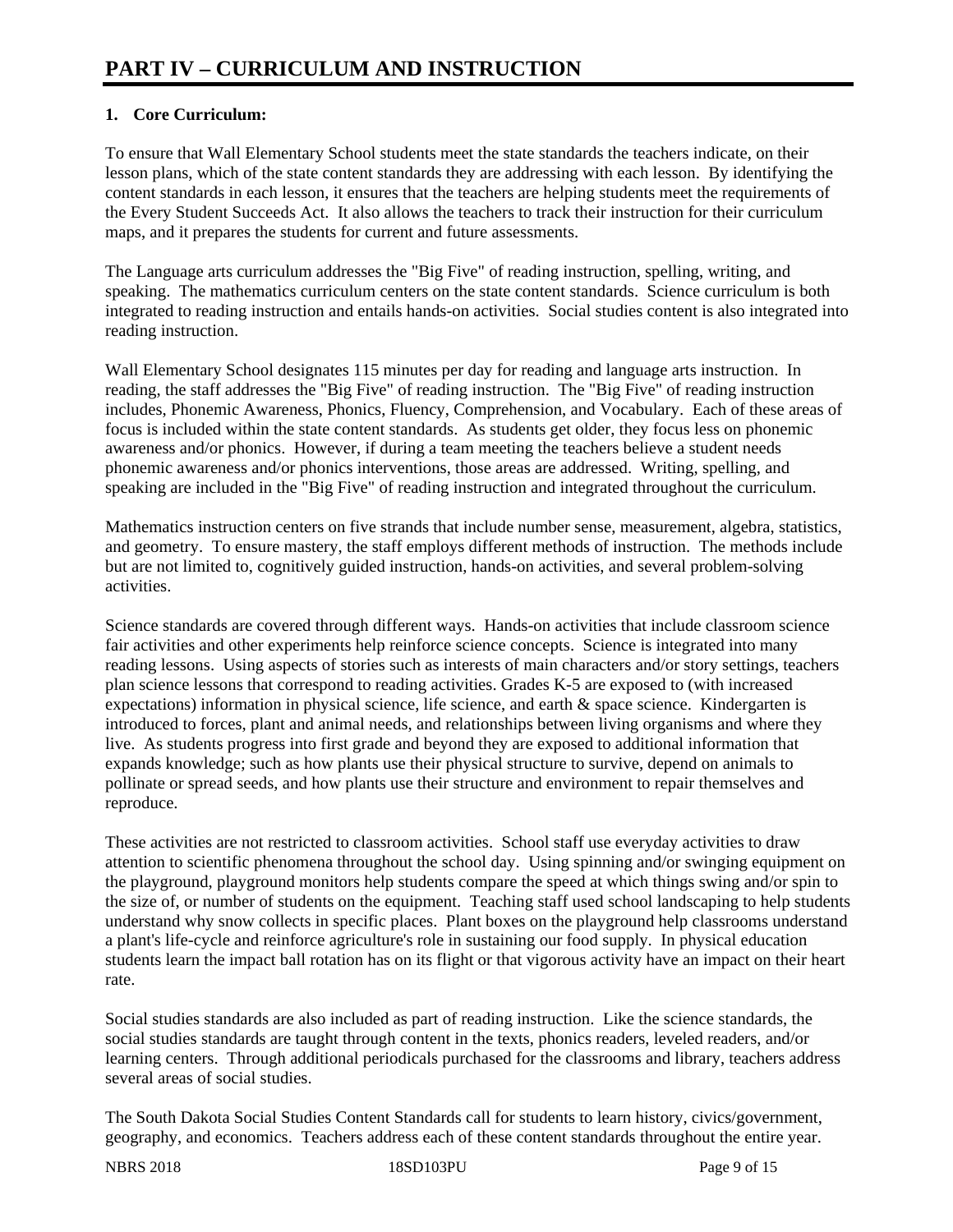The reading materials call for some disciplines (history, civics/government, geography, and economics) to be addressed more often at one grade level versus another. For instance, as students move from grade 3 to grade 5, biographies and autobiographies are more commonly read during English/Language Arts classes. These texts provide more opportunity for teachers in grades 3 through 5 to discuss historical events than students in grades K through 2. Multicultural versions of folktales read in grades K-2 lend well to discussion of geography, governments (kings & queens versus elected officials), cultural differences from one country to another, the United States, and finally South Dakota.

This practice differs with grade 4. South Dakota Social Studies Content Standards address South Dakota history, civics/government, geography, and economics. When addressing the four disciplines in the fourth grade social studies standards, students compare and contrast South Dakota to happenings in biographies, autobiographies, historical fiction books, and other reading materials and periodicals.

# **2. Other Curriculum Areas:**

Each elementary classroom has what we refer to as "Specials", where they leave the classroom for music instruction, physical education, computers, and art. Finally, due to our incredible access to technology, teachers regularly integrate technology into several areas of the curriculum.

The elementary classrooms are scheduled to attend art class one day per week. Depending on the grade level, students spend between thirty-five and forty-five minutes participating in activities that range from analyzing and evaluating artistic works and techniques to interpreting meaning from the presentation of artistic work.

Wall Elementary students attend music classes two times per week for thirty minutes each. Music instruction includes preparing for Winter and Spring Concerts and standards covered come from the South Dakota Fine Arts Content Standards.

Students are scheduled for two thirty minute physical education (PE) classes per week. During their PE classes, students maintain moderate to vigorous physical activity through games that address teamwork, good sportsmanship, and individual improvement. Many games and activities (such as archery, table tennis, golf, and/or running) are ones that encourage physical activity outside of the regular school day/year.

Each classroom receives instruction on technology. Activities range from keyboarding to integrating technology into science activities and presentations. Students in grades K-2 learn the parts of the computer and additional software basics while reinforcing what students learn in the classroom. Because students in grades 3-5 each have a laptop in their classrooms, they are able to learn keyboarding while completing writing assignments/activities, conduct research, and prepare for presentations.

Finally, each classroom receives regularly scheduled counseling time. During those times, students learn and reinforce positive character traits, while fostering a culture of kindness and respect. In addition to defining and demonstrating respect, kindness/compassion, perseverance, trustworthiness, honesty, integrity, empathy, and responsibility; sportsmanship and teamwork have become additional character traits we regularly address as well.

## **3. Instructional Methods, Interventions, and Assessments:**

Wall Elementary believes that all students can learn. The elementary staff also believes that all students can be proficient in Reading/Language Arts and Math, as dictated in the Every Student Succeeds Act. To achieve this vision, the elementary staff implements various methods of instruction using Response to Intervention strategies. Throughout the school day, the elementary staff employs the nine teaching strategies (identified by Robert Marzano) and teaching styles (identified by Eggen and Kauchak) appropriate for the objective that meets the needs of the students.

Today's students come to school with a wide range of experiences, needs, and learning styles. The elementary staff takes part in staff development that addresses different teaching styles and teaching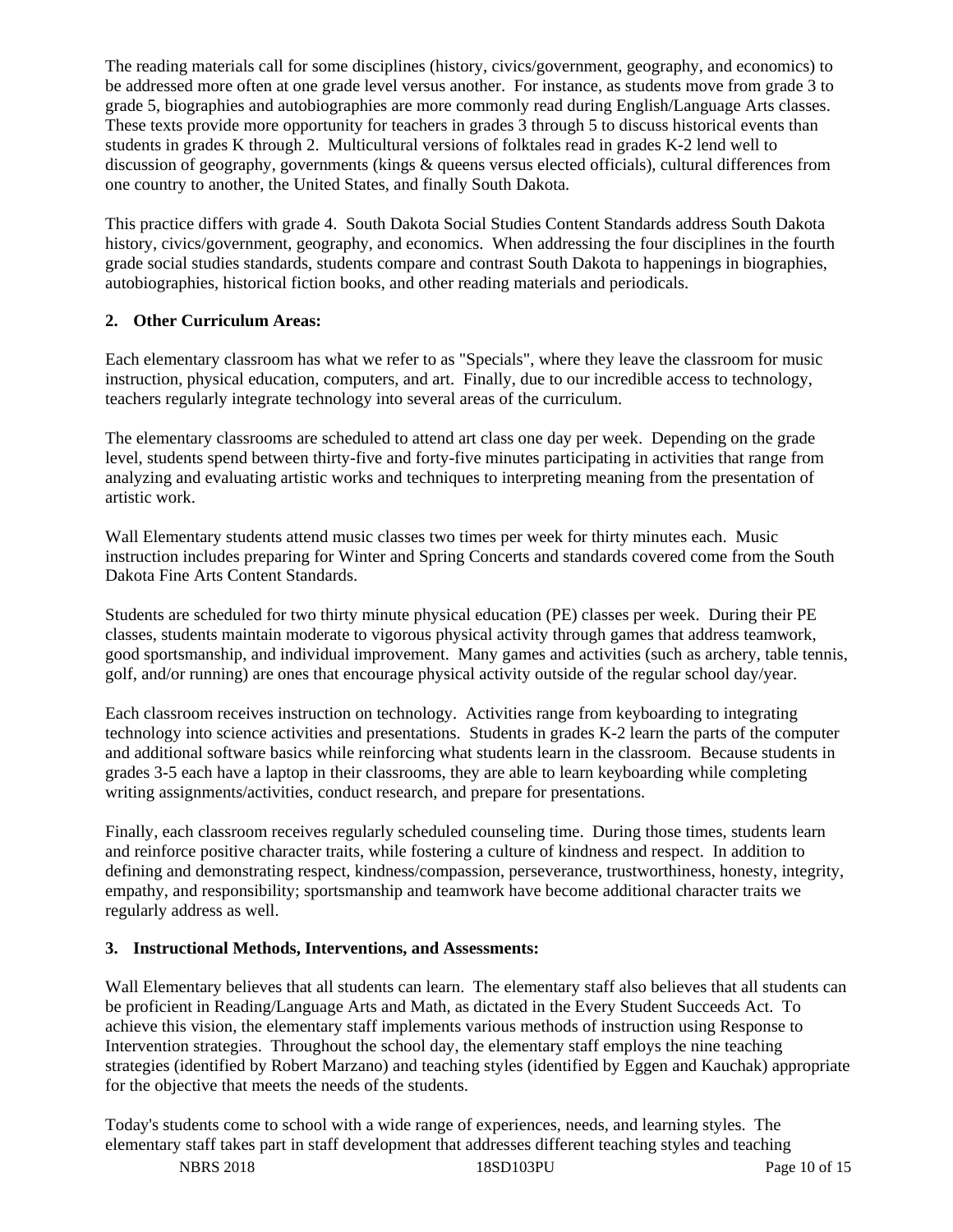strategies. During the staff development activities, staff consults with the presenter while they prepare lessons/activities that entail using newly learned strategies. Additionally, staff carries out peer coaching and co-teaching strategies, providing them with additional methods they can employ in future lessons and/or giving direction to new staff.

Instruction in English/Language Arts and Mathematics begins with direct and explicit instruction. The general education teachers follow teaching templates that ensure all activities correspond with each other and meet state standards. Instruction begins with large group general instruction. Students who struggle to master desired skills receive small group (three students or less), strategic direct instruction to address their individual needs. Intensive instruction is reserved for students who are not able to master the skills learned and reinforced during strategic instruction. Intensive instruction involves intense direct instruction in a oneon-one setting.

By analyzing assessments data from the Dynamic Indicators of Basic Early Literacy Skills (DIBELS), the Consortium of Reading Excellence (CORE), and STAR Reading and STAR Math, and other curricular assessments teachers are able to pinpoint the students who are in need of strategic and/or intensive interventions beyond large group core instruction. It is very common to find students engaged in several activities in small group, or one-on-one settings receiving attention. These settings allow the assigned teacher to find and employ numerous interventions (from Anita Archer, Jill Jackson, our Reading and/or Math series), as well as activities the include but are not limited to, recorded texts, highlighted texts, and classroom material at the students' reading levels, and the like.

DIBELS, CORE, STAR Reading, and regular skills tests help the staff determine each students' specific needs and strengths in reading. Interventions designed for enhancing phonemic awareness skills are employed with students who need extra attention in phonemic awareness. Interventions designed for enhancing phonics skills are employed with students who need extra attention in phonics, and so on, with fluency, comprehension, and vocabulary.

STAR Math and regular skills tests help us determine each students' needs and strengths in mathematics. Students needing assistance or extra practice in number sense receive interventions specifically designed for their level of understanding. Additionally, extra learning activities are planned and carried out for algebra, measurement, geometry, and statistics.

The team (grade level) meetings are where elementary staff plans appropriate interventions beyond the initial classroom instruction. The collaboration of classroom teachers, special education teachers and paraprofessionals, and Title I teachers and paraprofessionals determines appropriate interventions and who is best able to put the interventions into action. We believe that this approach ensures that the students with the biggest needs receive instruction from the teacher most qualified to support him/her.

Wall Elementary School's student to staff ratio is ideal for continuing its achievement levels. To supplement initial core instruction, we provide reading and math instruction in groups of four or fewer using nonclassroom teachers and paraprofessionals, which allows the most qualified staff to teach students with the greatest needs. Through regular team meetings staff is also able to develop extended activities for students who excel.

Wall Elementary School takes pride in its success. Focusing on staff development and conducting in-house training for new staff helps the school maintain consistent achievement levels. The principal uses cognitive coaching strategies and encourages peer coaching to encourage continuous growth with teachers/paraprofessionals new to the profession and more experienced teachers/paraprofessionals.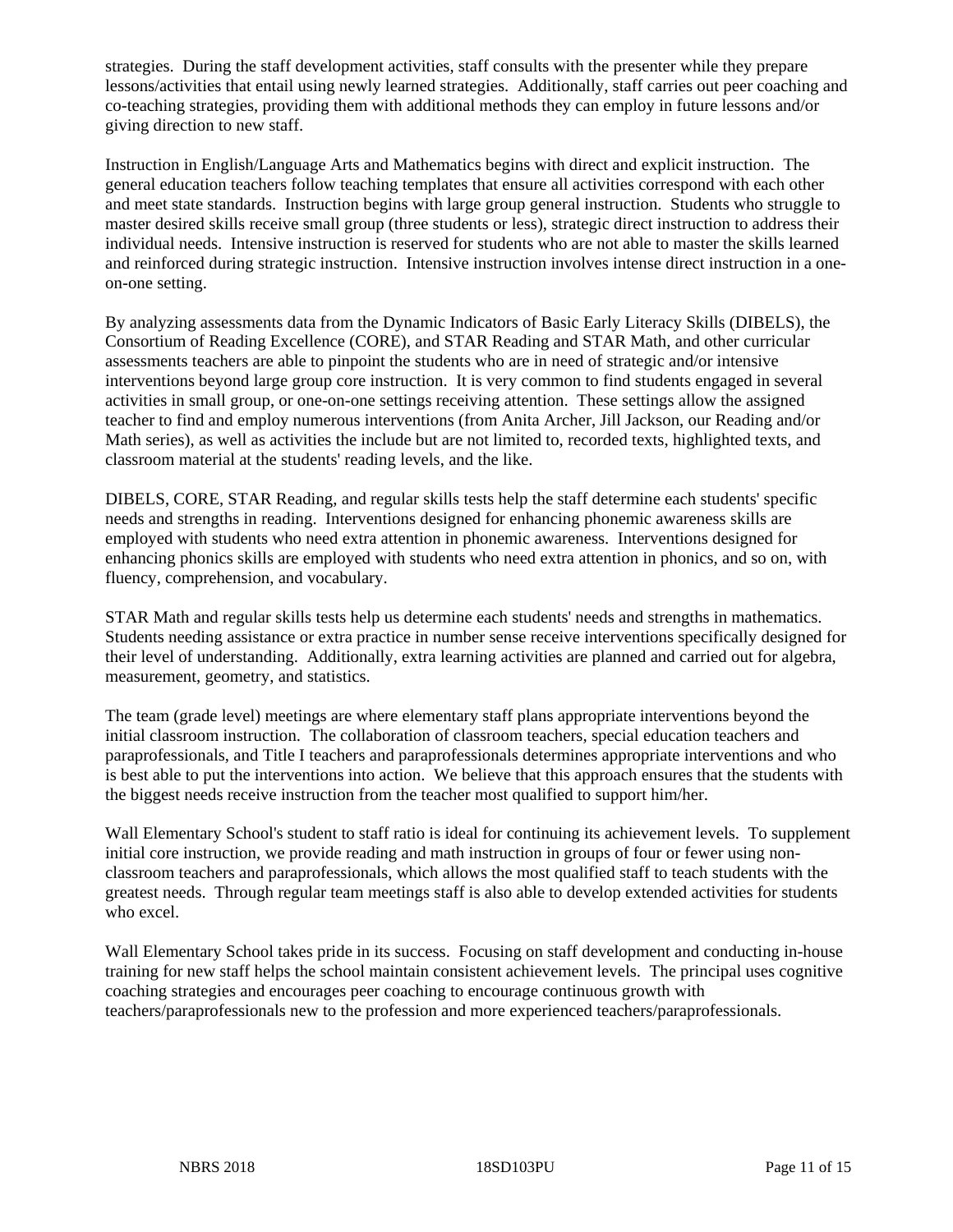## **1. School Climate/Culture:**

Schools can have the most qualified and experienced teachers in the country and still fail to make adequate yearly progress. The culture at Wall Elementary School fosters high expectations for students and staff within their day-to-day activities, and reassurance that learning occurs in success and in failure.

Planning lessons and activities interesting to the students keeps them engaged and motivated. Through collaborative teams, teachers work together differentiating learning activities and assessments that accommodate a wide range of learners. In many cases tiered assessments, problem based learning, free choice activities, and traditional methods of assessments are introduced to students allowing them to choose activities best suited to their strengths and interests.

Wall Elementary School staff focuses more on intrinsic motivation than extrinsic (small toys, free time, candy, etc.). Immediate and specific feedback is a goal Wall Elementary staff addresses, especially in reading and math. It is very common for teachers to review student progress monitoring at its conclusion. During the review, teachers often relate substantial increases to students' increase number of pages read during the past few weeks, or a decreased score to a lack of activity demonstrated in Accelerated Reading. It is also common for teachers to relate higher scores on a math test to an increased number of extra math practice a student completed, or a concentrated effort to work diligently through a test or practice test. Prior to students moving on, staff reviews "lessons learned" with many experiences as a way to encourage students to work toward improvement.

According to Robert Marzano, teachers have the greatest influence on student achievement within the school setting. Throughout the school day/week/year classroom teachers spend more time with their students than any other staff member. The principal values teacher time in many ways. First and most importantly, staff meetings are brief and items most often covered involve curriculum, instruction, assessments, and circumstances that cannot be efficiently addressed electronically. Second, the principal regularly covers morning time on the playground, lunch recess, and lunchroom duty so teachers/paraprofessionals can prepare for the upcoming school day. Next, teachers are considered a valuable resource for each other during collaborative team meetings and/or peer coaching activities. In order to allow opportunities for peer observations, the principal will provide instruction for one class, enabling that teacher to complete a peer observation in another classroom. Finally, because teachers have a vast knowledge of student achievement, they are consulted during staff development planning, providing appropriate direction, which increases staff buy-in.

Beginning on their first day of Kindergarten through their last day of fifth grade, Wall Elementary students are instilled with the expectation of fervent effort and hard work. Wall Elementary staff understands learning occurs in "failure." Students, teachers, and other school staff are recognized for lessons learned from mistakes. As a group, Wall Elementary staff is not perfect. The lessons learned in that imperfection are what separates Wall Elementary from other schools.

## **2. Engaging Families and Community:**

Family and community involvement is vital to a school's success. Wall Elementary school uses various methods to include the families and community members. First, the families and community members are part of Wall Elementary School's Title I Parent Committee and district Consolidated Application Committee. Families receive regular communication from teachers. Families, community, and students complete surveys, and community members are included in character activities and developing a school culture that fosters positive relationships.

Federal regulations require that schools include parents and community stakeholders with planning and implementing programs paid for with federal funds. The parents/guardians and community are involved with this process through regular Title I Parent Committee and the Consolidated Application committee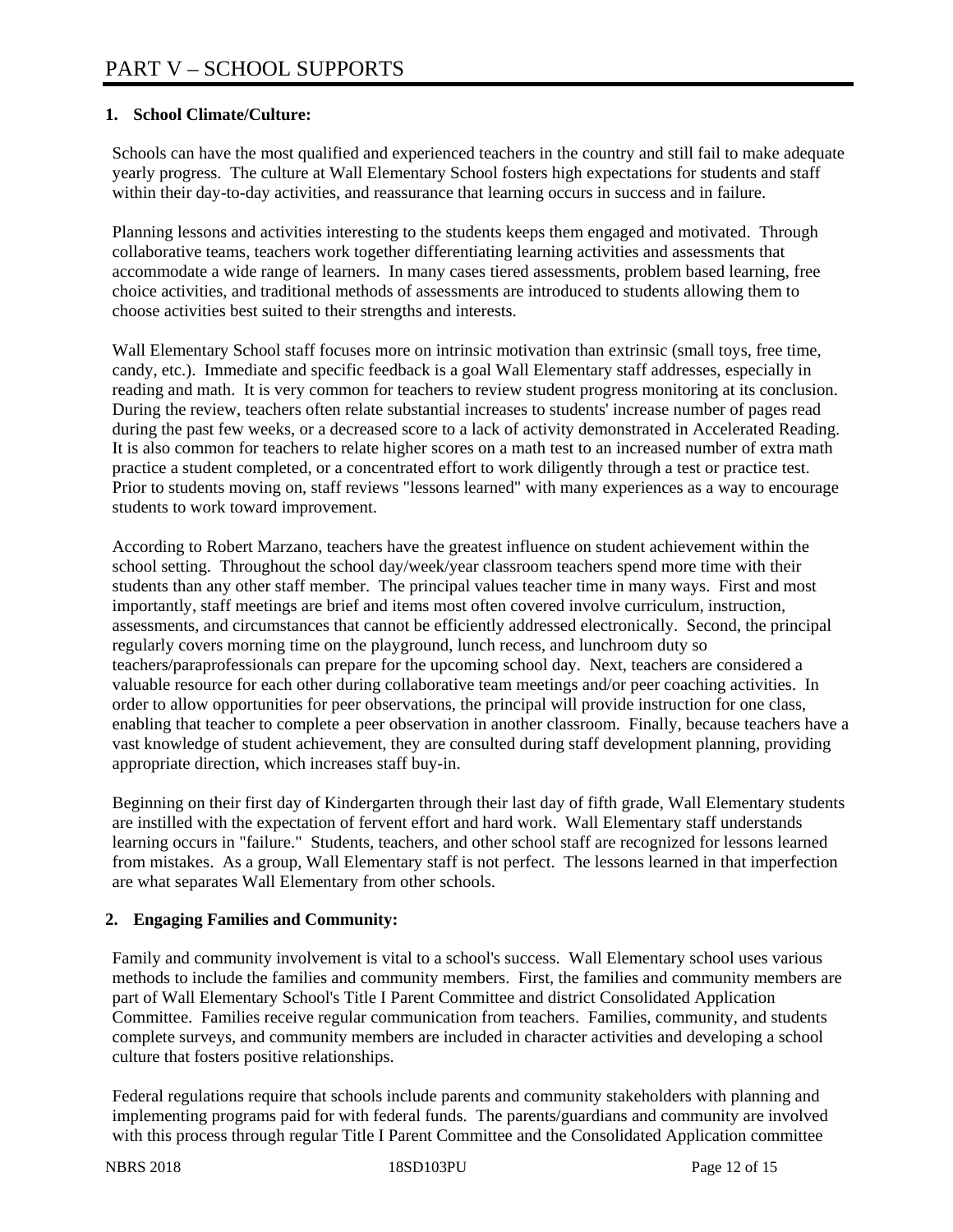meetings. The Title I Parent Committee meets numerous times per year. At those meetings we discuss the Title I Program, how Title I funds are used to meet the needs of students, review the school/parent compact, review the school's parent involvement policy, and several activities that help us know how we can better communicate with families and community. The Consolidated Application Committee is similar to the Title I Parent Committee, but it provides insight into the Title programs (Title II Part A, Title II Part D, Title IV, etc.). Even though some of these federal programs are no longer funded, the district uses its allocation and general fund monies to continue activities that fell under those programs.

Communication with families occurs through personal contact, email messages, telephone conversations, and "BRAG" Books. The most common method of communication occurs through the BRAG Books. "BRAG" books are used for daily communication. In the BRAG books, teachers send home communication that may include activities students can complete to improve reading and/or math skills. These books are also used to send home student work and initiate communication between the classroom teacher and parents/guardians.

Families and the greater Wall community are excellent resources for Wall Elementary. Surveys sent to Wall Elementary families and Wall community allows the school to receive feedback that will allow the school to evaluate the state of the school, identify school culture, and determine how to move forward. Survey results provide Wall Elementary School with a parent's/guardian's perspective of school climate. The results provide Wall Elementary School with a parent's/guardian's perspective of teaching methods and curriculum. Information from the surveys are then used to address concerns and plan for improvement.

Family and community activities take place at school during select times of the school year. Teachers plan special weeks throughout the year inviting parents/guardians, grandparents, local seniors, business leaders to plays, readings, and observe classroom instruction. The community witnesses Wall Elementary School students greet the starting line-ups of home and visiting basketball teams during introductions. For varsity football, basketball, and volleyball games, students also decorate popcorn bags with pictures illustrating a positive character trait and/or sportsmanship reminders. The elementary classes also have "mini" productions of classroom activities played on the school's designated cable channel for community members to view.

#### **3. Professional Development:**

Wall Elementary School staff works with the High School staff, Middle School staff, district administration, school board, and community during the professional development process. The major driving force that determines our professional development activities comes from the data retreats, team meetings, and other classroom assessments.

During data retreats, the district thoroughly examines Smarter Balanced Assessment results, DIBELS, CORE, STAR Reading, STAR Math, attendance results, discipline issues, and community survey results. The district contracts with our area Educational Service Agency to review and analyze the results of each assessment. The district develops goals that address requirements set by the South Dakota Department of Education and the Every Student Succeeds Act.

The school improvement plan involves several items. Teachers are required to include content standards in their lesson plans. When student achievement levels are low in a curricular area, lesson plans are consulted to determine if extra emphasis is needed in that area, if standards were missed, or if professional development is needed to improve our method of instruction in that area. Additionally, attendance reports, discipline reports, and survey results from students, parents, and staff helps clarify how the learning atmosphere can be improved.

NBRS 2018 18SD103PU Page 13 of 15 Team meetings help us uncover professional development needs throughout the school year. Through the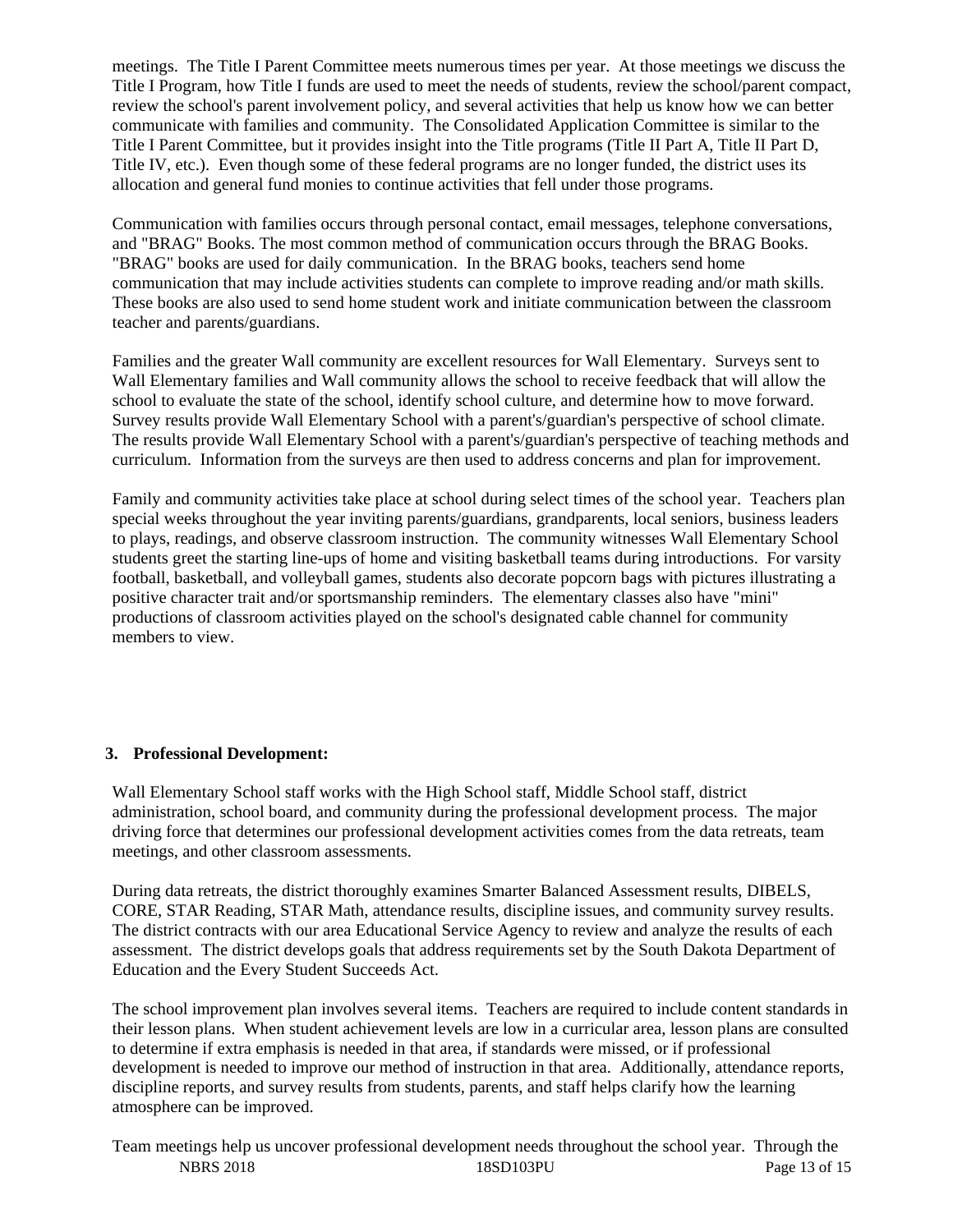analysis of day-to-day assessments (DIBELS, theme and chapter tests, and/or regular classroom assessments), team members frequently note their thoughts about how professional development can make us better educators.

The school's approach to reading is the best example of how professional development has improved student achievement. As part of the South Dakota Reading First Initiative, the elementary staff received professional development from several sources. During these activities staff was in-serviced in scientifically based reading research, the "Big Five" in reading, and conducting effective team meetings. The results of this training have been, based on the above listed assessments, an increase in reading and math achievement. Because the purpose of team meetings is to identify and plan for individual student needs, the team meetings is a major factor for the increase of student achievement.

#### **4. School Leadership:**

The Wall School District leadership team is different than most school districts. Due to budget restraints, the leadership team consists of the superintendent, principal, and business manager. The superintendent's duties include: school superintendent, principal for grades 9-12, and 504 director. The principal's duties include: K-8 principal, Big White (the district's second elementary school) principal, and federal programs director. The business manager provides additional administrative duties in the absence of either the superintendent and/or principal. Each principal is responsible for the development and implementation of curriculum and instruction in his/her building.

The superintendent and principal have divided the staff for evaluation purposes. Since the elementary school, middle school, and high school share personnel the elementary principal evaluates those teachers who work with any/all K-8 students, while the superintendent evaluates those individuals who only work with high school students and some classified staff. The business manager supervises the day-to-day activities in the district office as well as evaluating some classified staff.

Strong communication within the leadership team is vital to the success of the school and district. The Wall School District leadership team frequently meets with its staff and each other to collaborate on the direction of the district. The open and frequent communication has resulted in a strong collaborative culture in the school.

The leadership team supports the teaching staff in many ways. To provide time for teachers to focus on instruction, it is very common to see the principal on the playground for recess supervision. The elementary principal monitors the lunchroom, providing teachers extra time for planning and/or carrying out learning activities. Common plan time is arranged in the daily schedule to allow for peer coaching and collaboration. Finally, to promote fidelity to staff development opportunities, the elementary principal actively participates in staff development alongside district teachers and paraprofessionals.

Wall Elementary School carries out the development and implementation of curriculum and instruction through voluntary independent learning, during scheduled staff meetings, and staff development days. The teachers are encouraged to research teaching and learning strategies that will address their classroom needs. This autonomy provides incentives for teachers to focus on individual student needs rather than pursuing a, "one-size fits all" approach practiced in many larger districts.

Although Wall Elementary School does not officially practice collaboration through Professional Learning Communities (PLCs), activities carried out reflect much of what PLCs entail. These PLCs address individual student learning, teach each other new and/or different methods of instruction, and focus on student results. It is common for individual teachers to take the lead and research activities such as peer coaching and/or close reading and conduct "mini-lessons" for the group at staff meetings. Teaching staff in-service paraprofessionals and volunteers so students can be better served.